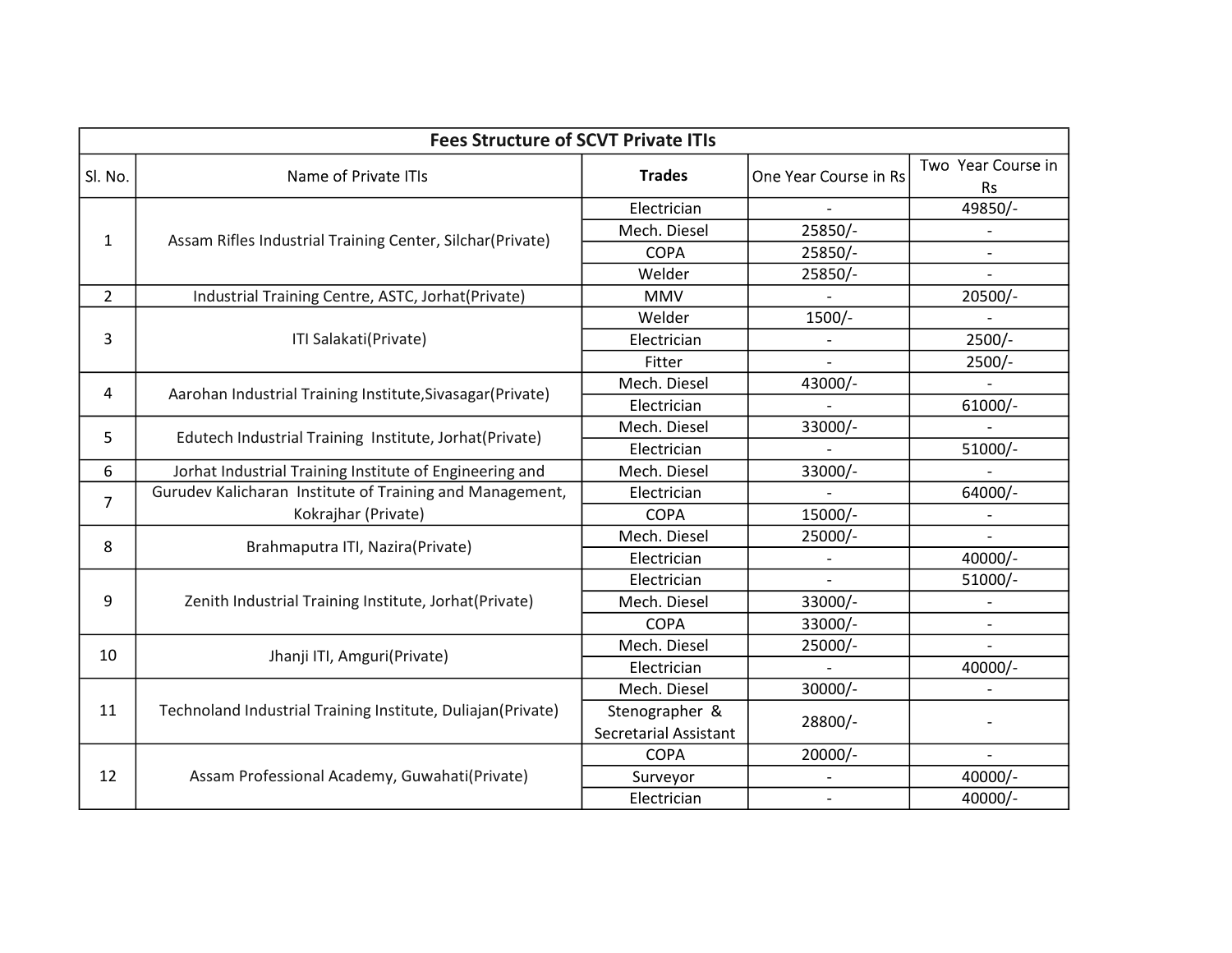| 13 | Trade & Technology, Moran(Private)                          | Mech. Diesel | 44000/- |           |
|----|-------------------------------------------------------------|--------------|---------|-----------|
| 14 | Sankardev ITI, Jorhat (Private)                             | Mech. Diesel | 30000/- |           |
|    |                                                             | Mech. Diesel | 38000/- |           |
| 15 | Sonari Industrial Training Institute, Charaideo(Private)    | Electrician  |         | 56000/-   |
| 16 | Ramdhenu ITI, Sivasagar(Private)                            | Mech. Diesel | 40500/- |           |
|    |                                                             | Mech. Diesel | 32000/- |           |
| 17 | Star Institute of Technology, Dibrugarh(Private)            | Fitter       |         | 64000/-   |
|    |                                                             | Electrician  |         | 64000/-   |
| 18 | Dhiren Borah Memorial Academy, Jorhat(Private)              | Mech. Diesel | 24400/- |           |
|    |                                                             | Electrician  |         | 38800/-   |
| 19 | Swastika Institute of Technology, Jorhat(Private)           | Mech. Diesel | 33000/- |           |
|    |                                                             | Electrician  |         | 51000/-   |
|    |                                                             | Fitter       |         | $61000/-$ |
|    |                                                             | Mech. Diesel | 43000/- |           |
| 20 | Rangpur Institute of Craftsmen Training, Sivasagar(Private) | <b>COPA</b>  | 22000/- |           |
|    |                                                             | Welder       | 43000/- |           |
|    |                                                             | Wireman      |         | 28000/-   |
| 21 | Assam Industrial Training Institute, Tinsukia(Private)      | Fitter       |         | 72000/-   |
|    |                                                             | Electrician  |         | 72000/-   |
|    |                                                             | Mech. Deisel | 46000/- |           |
| 22 | Indian Technical Institute, Duliajan(Private)               | Welder       | 28000/- |           |
| 23 | Brahmaputra Institute of Technology, Dibrugarh(Private)     | Mech. Diesel | 36000/- |           |
| 24 | Trade and Technology, Duliajan(Private)                     | Mech. Diesel | 42000/- |           |
| 25 | Lahowal College ITI(Private)                                | Electrician  |         | 50000/-   |
|    |                                                             | Mech. Diesel | 25000/- |           |
| 26 | NECT, Dibrugarh (Private)                                   | Mech. Diesel | 32000/- |           |
|    |                                                             | Electrician  |         | 40000/-   |
| 27 | Model Vocational Training Institute, Dibrugarh(Private)     | Mech. Diesel | 39000/- |           |
|    | North East Engineering Training Institute, Chabua (Private) | <b>MMV</b>   |         | 59000/-   |
| 28 |                                                             | Mech. Deisel | 50000/- |           |
|    |                                                             | Welder       | 35000/- |           |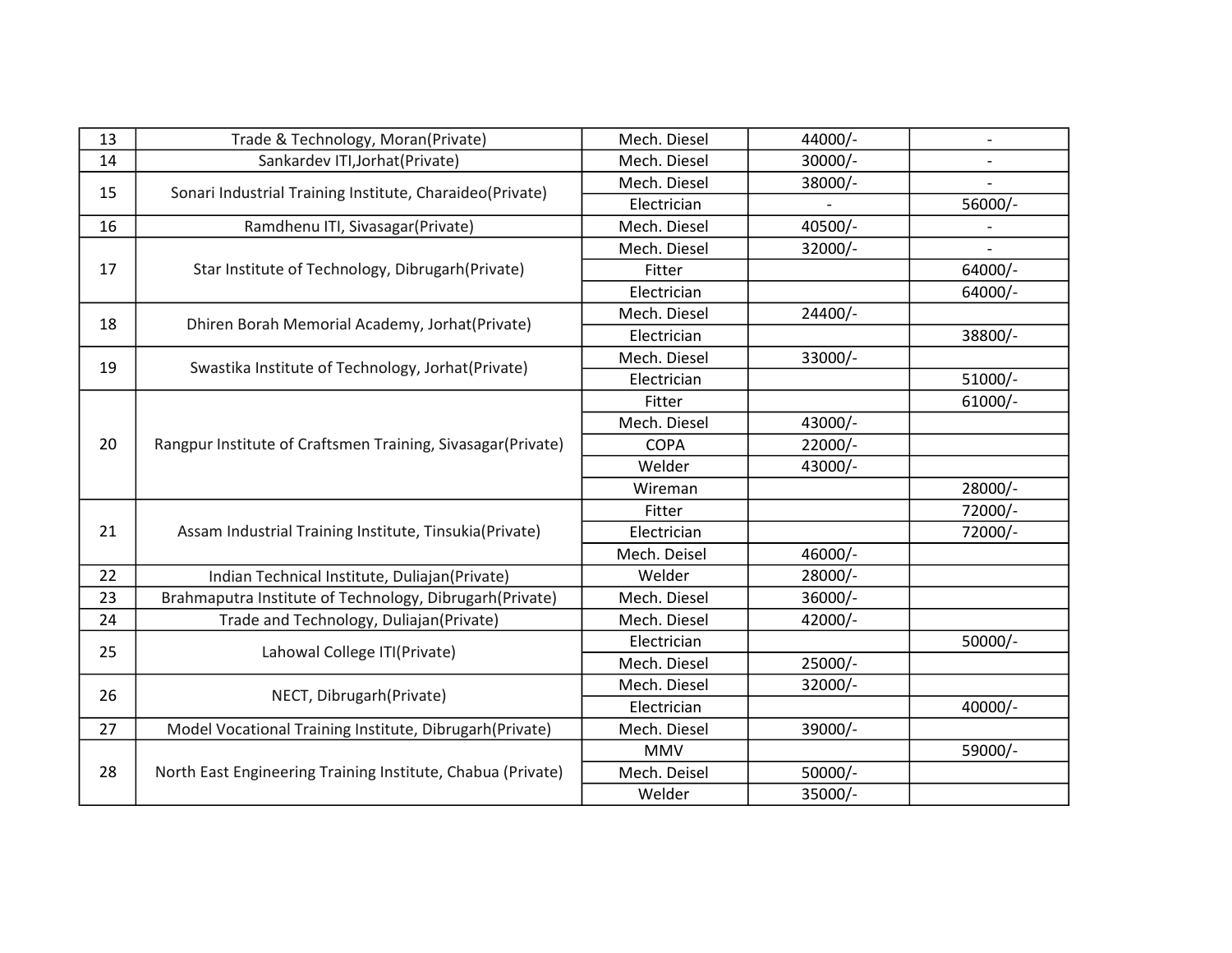| 29       |                                                                                                           | Mech. Deisel                 | 53000/-   |         |
|----------|-----------------------------------------------------------------------------------------------------------|------------------------------|-----------|---------|
|          |                                                                                                           | Welder                       | 47000/-   |         |
|          | Gargo Institute of Technology, Tinsukia(Private)                                                          | <b>MMV</b>                   |           | 89000/- |
|          |                                                                                                           | Fitter                       |           | 98600/- |
| 30       | Trade & Technology, Jorhat(Private)                                                                       | Mech. Diesel                 | 32000/-   |         |
|          |                                                                                                           | Fitter                       |           | 54100/- |
|          |                                                                                                           | Electrician                  |           | 54100/- |
| 31       |                                                                                                           | <b>MMV</b>                   |           | 54100/- |
|          | Industrial Training Institute, BokaKhat, (Private)                                                        | Mech. Diesel                 | 36100/-   |         |
|          |                                                                                                           | <b>COPA</b>                  | 36100/-   |         |
|          |                                                                                                           | Welder                       | 36100/-   |         |
|          |                                                                                                           | Electrician                  |           | 86000/- |
| 32       | Indian Technical Institute, Nalapara(Private)<br>Kamrup College of Vocational Training, Guwahati(Private) | <b>MMV</b>                   |           | 86000/- |
|          |                                                                                                           | Mech. Diesel                 | 48000/-   |         |
|          |                                                                                                           | Stenographer &               | 35000/-   |         |
| 33       |                                                                                                           | <b>Secretarial Assistant</b> |           |         |
|          |                                                                                                           | <b>Secretarial Practice</b>  | 35000/-   |         |
|          |                                                                                                           | <b>COPA</b>                  | $10400/-$ |         |
| 34<br>35 | Ideal Technical Institute, Howly(Private)<br>Model Vocational Training Institute, Guwahati (Private)      | Sewing Technology            | $10400/-$ |         |
|          |                                                                                                           | <b>MMV</b>                   |           | 45300/- |
|          |                                                                                                           | Mech. Diesel                 | 39000/-   |         |
|          |                                                                                                           | <b>COPA</b>                  | 22000/-   |         |
| 36       | EGR ITI, gauripur (Private)                                                                               | Sewing Technology            | $20725/-$ |         |
|          |                                                                                                           | <b>COPA</b>                  | $20725/-$ |         |
| 37       | Iceland Computers, Jorhat (Private)                                                                       | <b>COPA</b>                  | 28000/-   |         |
| 38       | Vocational Training Centre, Kamalabari(Private)                                                           | <b>COPA</b>                  | 12600/-   |         |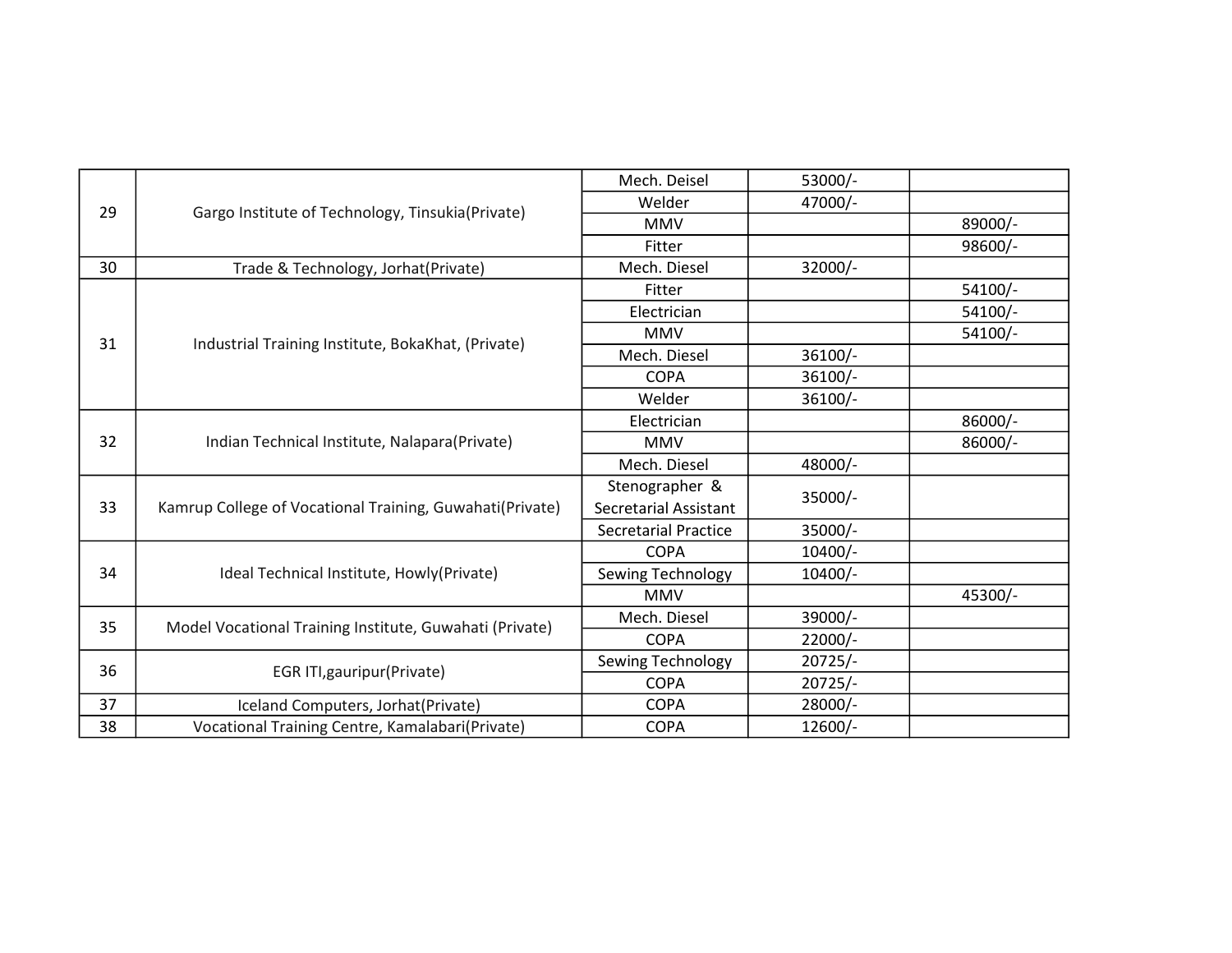| 1500/-<br><b>Secretarial Assistant</b><br>1500/-<br>Plumber<br>Surface<br>Vocational Training Centre, Bihpuria(Private)<br>39<br>1500/-<br>Ornamentation<br>Technique<br>1500/-<br>Carpentar<br>1500/-<br>Sewing Technology<br>72000/-<br>Fitter<br>Electrician<br>72000/-<br>Nemcare Model Industrial Training Institute, Mirza(Private)<br>40<br>Mech. Diesel<br>46000/-<br>46000/-<br><b>COPA</b><br>MDM Academy, Jorhat(Private)<br>28000/-<br>41<br>Mech. Diesel<br>31900/-<br>Welder<br>Charaideo ITI, Lakowa(Private)<br>42<br>Mech. Diesel<br>31900/-<br>46300/-<br>Electrician<br>63000/-<br>Fitter<br>43<br>Kaziranga ITI, Jorhat(Private)<br>Mech. Diesel<br>39000/-<br>63000/-<br>Fitter<br>44<br>Kaziranga ITI, Kokrajhar(Private)<br>Electrician<br>63000/-<br>Stenographer &<br>Asian Infotech, Guwahati(Private)<br>$20000/-$<br>45<br><b>Secretarial Assistant</b><br>32000/-<br>GyanVikash Institute of Technology, Jorhat(Private)<br>46<br>Sewing Technology<br>47<br>Asian Infotech, Sonapur(Private)<br><b>COPA</b><br>20000/-<br>Brahmaputra ITI, Tengakhat (Private)<br>48<br>Electrician<br>48000/-<br>49<br>34000/-<br>H.R.P Engineering Institute, Dibrugarh(Private)<br>Mech. Diesel<br>$61600/-$<br>Fitter<br>$61600/-$<br>Electrician<br>Kolangpar ITI, Nagaon(Private)<br>50<br><b>MMV</b><br>$61600/-$ |  |  |                |         |  |
|----------------------------------------------------------------------------------------------------------------------------------------------------------------------------------------------------------------------------------------------------------------------------------------------------------------------------------------------------------------------------------------------------------------------------------------------------------------------------------------------------------------------------------------------------------------------------------------------------------------------------------------------------------------------------------------------------------------------------------------------------------------------------------------------------------------------------------------------------------------------------------------------------------------------------------------------------------------------------------------------------------------------------------------------------------------------------------------------------------------------------------------------------------------------------------------------------------------------------------------------------------------------------------------------------------------------------------------|--|--|----------------|---------|--|
|                                                                                                                                                                                                                                                                                                                                                                                                                                                                                                                                                                                                                                                                                                                                                                                                                                                                                                                                                                                                                                                                                                                                                                                                                                                                                                                                        |  |  | Stenographer & |         |  |
|                                                                                                                                                                                                                                                                                                                                                                                                                                                                                                                                                                                                                                                                                                                                                                                                                                                                                                                                                                                                                                                                                                                                                                                                                                                                                                                                        |  |  |                |         |  |
|                                                                                                                                                                                                                                                                                                                                                                                                                                                                                                                                                                                                                                                                                                                                                                                                                                                                                                                                                                                                                                                                                                                                                                                                                                                                                                                                        |  |  |                |         |  |
|                                                                                                                                                                                                                                                                                                                                                                                                                                                                                                                                                                                                                                                                                                                                                                                                                                                                                                                                                                                                                                                                                                                                                                                                                                                                                                                                        |  |  |                |         |  |
|                                                                                                                                                                                                                                                                                                                                                                                                                                                                                                                                                                                                                                                                                                                                                                                                                                                                                                                                                                                                                                                                                                                                                                                                                                                                                                                                        |  |  |                |         |  |
|                                                                                                                                                                                                                                                                                                                                                                                                                                                                                                                                                                                                                                                                                                                                                                                                                                                                                                                                                                                                                                                                                                                                                                                                                                                                                                                                        |  |  |                |         |  |
|                                                                                                                                                                                                                                                                                                                                                                                                                                                                                                                                                                                                                                                                                                                                                                                                                                                                                                                                                                                                                                                                                                                                                                                                                                                                                                                                        |  |  |                |         |  |
|                                                                                                                                                                                                                                                                                                                                                                                                                                                                                                                                                                                                                                                                                                                                                                                                                                                                                                                                                                                                                                                                                                                                                                                                                                                                                                                                        |  |  |                |         |  |
|                                                                                                                                                                                                                                                                                                                                                                                                                                                                                                                                                                                                                                                                                                                                                                                                                                                                                                                                                                                                                                                                                                                                                                                                                                                                                                                                        |  |  |                |         |  |
|                                                                                                                                                                                                                                                                                                                                                                                                                                                                                                                                                                                                                                                                                                                                                                                                                                                                                                                                                                                                                                                                                                                                                                                                                                                                                                                                        |  |  |                |         |  |
|                                                                                                                                                                                                                                                                                                                                                                                                                                                                                                                                                                                                                                                                                                                                                                                                                                                                                                                                                                                                                                                                                                                                                                                                                                                                                                                                        |  |  |                |         |  |
|                                                                                                                                                                                                                                                                                                                                                                                                                                                                                                                                                                                                                                                                                                                                                                                                                                                                                                                                                                                                                                                                                                                                                                                                                                                                                                                                        |  |  |                |         |  |
|                                                                                                                                                                                                                                                                                                                                                                                                                                                                                                                                                                                                                                                                                                                                                                                                                                                                                                                                                                                                                                                                                                                                                                                                                                                                                                                                        |  |  |                |         |  |
|                                                                                                                                                                                                                                                                                                                                                                                                                                                                                                                                                                                                                                                                                                                                                                                                                                                                                                                                                                                                                                                                                                                                                                                                                                                                                                                                        |  |  |                |         |  |
|                                                                                                                                                                                                                                                                                                                                                                                                                                                                                                                                                                                                                                                                                                                                                                                                                                                                                                                                                                                                                                                                                                                                                                                                                                                                                                                                        |  |  |                |         |  |
|                                                                                                                                                                                                                                                                                                                                                                                                                                                                                                                                                                                                                                                                                                                                                                                                                                                                                                                                                                                                                                                                                                                                                                                                                                                                                                                                        |  |  |                |         |  |
|                                                                                                                                                                                                                                                                                                                                                                                                                                                                                                                                                                                                                                                                                                                                                                                                                                                                                                                                                                                                                                                                                                                                                                                                                                                                                                                                        |  |  |                |         |  |
|                                                                                                                                                                                                                                                                                                                                                                                                                                                                                                                                                                                                                                                                                                                                                                                                                                                                                                                                                                                                                                                                                                                                                                                                                                                                                                                                        |  |  |                |         |  |
|                                                                                                                                                                                                                                                                                                                                                                                                                                                                                                                                                                                                                                                                                                                                                                                                                                                                                                                                                                                                                                                                                                                                                                                                                                                                                                                                        |  |  |                |         |  |
|                                                                                                                                                                                                                                                                                                                                                                                                                                                                                                                                                                                                                                                                                                                                                                                                                                                                                                                                                                                                                                                                                                                                                                                                                                                                                                                                        |  |  |                |         |  |
|                                                                                                                                                                                                                                                                                                                                                                                                                                                                                                                                                                                                                                                                                                                                                                                                                                                                                                                                                                                                                                                                                                                                                                                                                                                                                                                                        |  |  |                |         |  |
|                                                                                                                                                                                                                                                                                                                                                                                                                                                                                                                                                                                                                                                                                                                                                                                                                                                                                                                                                                                                                                                                                                                                                                                                                                                                                                                                        |  |  |                |         |  |
|                                                                                                                                                                                                                                                                                                                                                                                                                                                                                                                                                                                                                                                                                                                                                                                                                                                                                                                                                                                                                                                                                                                                                                                                                                                                                                                                        |  |  |                |         |  |
|                                                                                                                                                                                                                                                                                                                                                                                                                                                                                                                                                                                                                                                                                                                                                                                                                                                                                                                                                                                                                                                                                                                                                                                                                                                                                                                                        |  |  |                |         |  |
|                                                                                                                                                                                                                                                                                                                                                                                                                                                                                                                                                                                                                                                                                                                                                                                                                                                                                                                                                                                                                                                                                                                                                                                                                                                                                                                                        |  |  |                |         |  |
|                                                                                                                                                                                                                                                                                                                                                                                                                                                                                                                                                                                                                                                                                                                                                                                                                                                                                                                                                                                                                                                                                                                                                                                                                                                                                                                                        |  |  |                |         |  |
|                                                                                                                                                                                                                                                                                                                                                                                                                                                                                                                                                                                                                                                                                                                                                                                                                                                                                                                                                                                                                                                                                                                                                                                                                                                                                                                                        |  |  |                |         |  |
|                                                                                                                                                                                                                                                                                                                                                                                                                                                                                                                                                                                                                                                                                                                                                                                                                                                                                                                                                                                                                                                                                                                                                                                                                                                                                                                                        |  |  |                |         |  |
|                                                                                                                                                                                                                                                                                                                                                                                                                                                                                                                                                                                                                                                                                                                                                                                                                                                                                                                                                                                                                                                                                                                                                                                                                                                                                                                                        |  |  |                |         |  |
|                                                                                                                                                                                                                                                                                                                                                                                                                                                                                                                                                                                                                                                                                                                                                                                                                                                                                                                                                                                                                                                                                                                                                                                                                                                                                                                                        |  |  | <b>COPA</b>    | 36700/- |  |